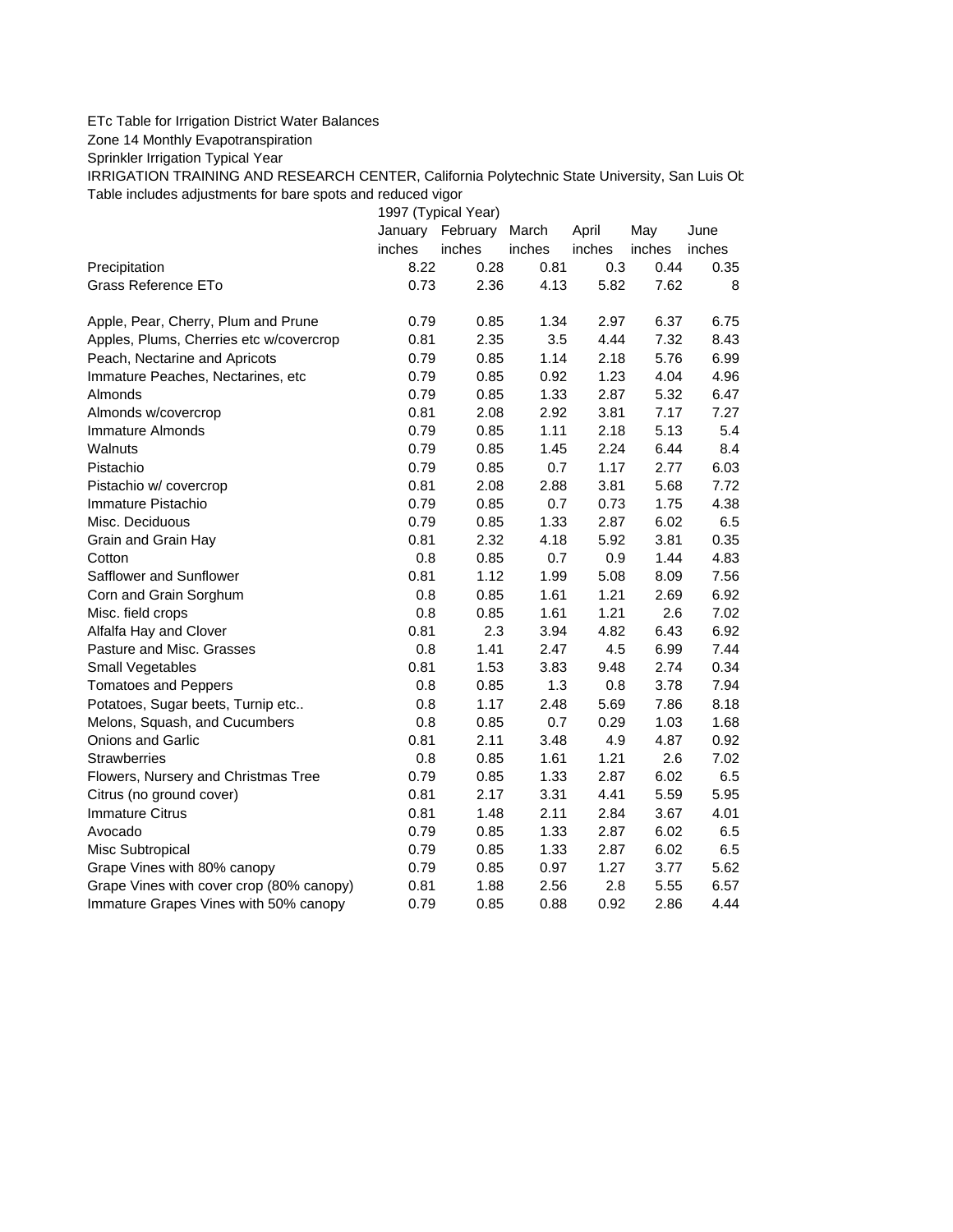## bispo

|                                          | July<br>inches | August<br>inches | September October<br>inches | inches | November<br>inches | December<br>inches |
|------------------------------------------|----------------|------------------|-----------------------------|--------|--------------------|--------------------|
| Precipitation                            | 0.09           | 0.31             | 0.31                        | 0.82   | 4.92               | 2.74               |
| Grass Reference ETo                      | 8.36           | 7.11             | 5.82                        | 3.86   | 1.25               | 1.14               |
|                                          |                |                  |                             |        |                    |                    |
| Apple, Pear, Cherry, Plum and Prune      | 7.23           | 6.12             | 4.75                        | 2.41   | 0.55               | 0.97               |
| Apples, Plums, Cherries etc w/covercrop  | 8.71           | 7.32             | 6.01                        | 3.45   | 0.96               | 1.3                |
| Peach, Nectarine and Apricots            | 7.18           | 6.23             | 4.94                        | 2.48   | 0.56               | 0.97               |
| Immature Peaches, Nectarines, etc        | 4.94           | 4.34             | 3.42                        | 1.87   | 0.56               | 0.97               |
| Almonds                                  | 6.46           | 5.28             | 4.45                        | 2.22   | 0.56               | 0.97               |
| Almonds w/covercrop                      | 7.18           | 6.22             | 4.91                        | 3.29   | 0.9                | 1.26               |
| Immature Almonds                         | 5.47           | 4.81             | 3.64                        | 2.1    | 0.56               | 0.97               |
| Walnuts                                  | 8.67           | 7.36             | 5.48                        | 2.87   | 0.6                | 0.97               |
| Pistachio                                | 8.2            | 6.89             | 5.43                        | 2.99   | 0.61               | 0.97               |
| Pistachio w/ covercrop                   | 8.85           | 7.59             | 6.19                        | 3.97   | 1.05               | 1.26               |
| Immature Pistachio                       | 5.89           | 5.15             | 4.04                        | 2.05   | 0.58               | 0.97               |
| Misc. Deciduous                          | 6.94           | 5.96             | 4.52                        | 2.49   | 0.55               | 0.97               |
| Grain and Grain Hay                      | 0.09           | 0.3              | 0.29                        | 0.75   | 0.58               | 1.05               |
| Cotton                                   | 8.17           | 7.16             | 5.45                        | 2.04   | 0.59               | 0.97               |
| Safflower and Sunflower                  | 1.17           | 0.3              | 0.29                        | 0.75   | 0.58               | 0.97               |
| Corn and Grain Sorghum                   | 7.96           | 5.22             | 0.6                         | 0.75   | 0.58               | 0.97               |
| Misc. field crops                        | 7.57           | 2.47             | 0.29                        | 0.75   | 0.58               | 0.97               |
| Alfalfa Hay and Clover                   | 6.91           | 5.79             | 4.94                        | 2.25   | 0.98               | 1.24               |
| Pasture and Misc. Grasses                | 7.69           | 6.67             | 5.29                        | 3.01   | 0.85               | 0.97               |
| Small Vegetables                         | 0.09           | 1.33             | 1.98                        | 2.51   | 1.26               | 1.22               |
| <b>Tomatoes and Peppers</b>              | 7.09           | 0.93             | 0.29                        | 0.75   | 0.58               | 0.97               |
| Potatoes, Sugar beets, Turnip etc        | 7.13           | 0.37             | 0.29                        | 0.75   | 0.58               | 0.97               |
| Melons, Squash, and Cucumbers            | 5.28           | 5.43             | 1.89                        | 0.75   | 0.58               | 0.97               |
| <b>Onions and Garlic</b>                 | 0.09           | 0.3              | 0.29                        | 0.75   | 1.15               | 1.05               |
| <b>Strawberries</b>                      | 7.57           | 2.47             | 0.29                        | 0.75   | 0.58               | 0.97               |
| Flowers, Nursery and Christmas Tree      | 6.94           | 5.96             | 4.52                        | 2.49   | 0.55               | 0.97               |
| Citrus (no ground cover)                 | 5.71           | 5.24             | 4.3                         | 3.46   | 1.05               | 1.29               |
| <b>Immature Citrus</b>                   | 3.9            | 3.53             | 3.03                        | 2.38   | 0.96               | 1.14               |
| Avocado                                  | 6.94           | 5.96             | 4.52                        | 2.49   | 0.55               | 0.97               |
| Misc Subtropical                         | 6.94           | 5.96             | 4.52                        | 2.49   | 0.55               | 0.97               |
| Grape Vines with 80% canopy              | 5.92           | 4.72             | 2.79                        | 0.75   | 0.56               | 0.97               |
| Grape Vines with cover crop (80% canopy) | 6.67           | 5.35             | 3.95                        | 2.3    | 0.8                | 1.22               |
| Immature Grapes Vines with 50% canopy    | 4.5            | 3.74             | 2.21                        | 0.76   | 0.57               | 0.97               |